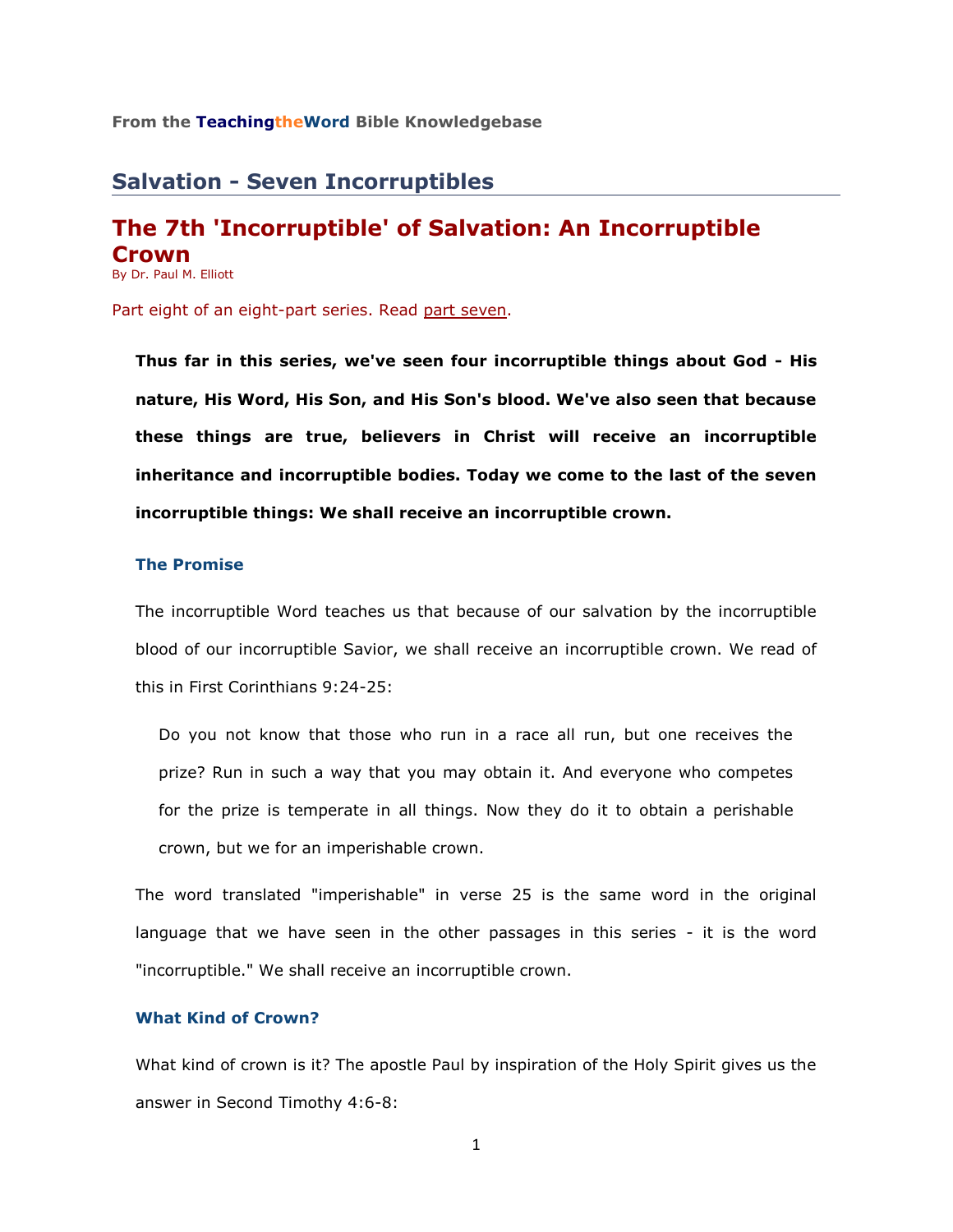For I am already being poured out as a drink offering, and the time of my departure is at hand. I have fought the good fight, I have finished the race, I have kept the faith. Finally, there is laid up for me the crown of righteousness, which the Lord, the righteous Judge, will give to me on that Day, and not to me only but also to all who have loved His appearing.

If you are a believer in the Lord Jesus Christ, at the Last Day, He is going to give you a crown - a crown of righteousness. Not a crown of *your* righteousness. No. A crown of *His* righteousness. Jesus wore a crown of thorns, so that we might wear a crown of righteousness.

And what are we going to do with those crowns? Revelation 4:10-11 gives us a picture of the heavenly scene. We read there that

the twenty-four elders fall down before Him who sits on the throne and worship Him who lives forever and ever, and cast their crowns before the throne, saying: "You are worthy, O Lord, To receive glory and honor and power; For You created all things, And by Your will they exist and were created."

Casting our crowns before His throne. That is the glorious picture of the future.

An incorruptible Savior. His incorruptible blood on the mercy seat forever, for us. And because of Him, and what He has done, we have an incorruptible inheritance, we will have incorruptible bodies, and we shall receive an incorruptible crown. No corruption. No decay. No compromise. Complete and final and eternal victory, through our Lord Jesus Christ. And we shall give all the glory and honor and praise to Him, for all eternity, because He is worthy.

#### **Are You Living in the Light of These Truths Now?**

Have you been washed in the incorruptible blood of the incorruptible Savior? If you have never placed your faith in the incorruptible Lord Jesus Christ for your salvation,

2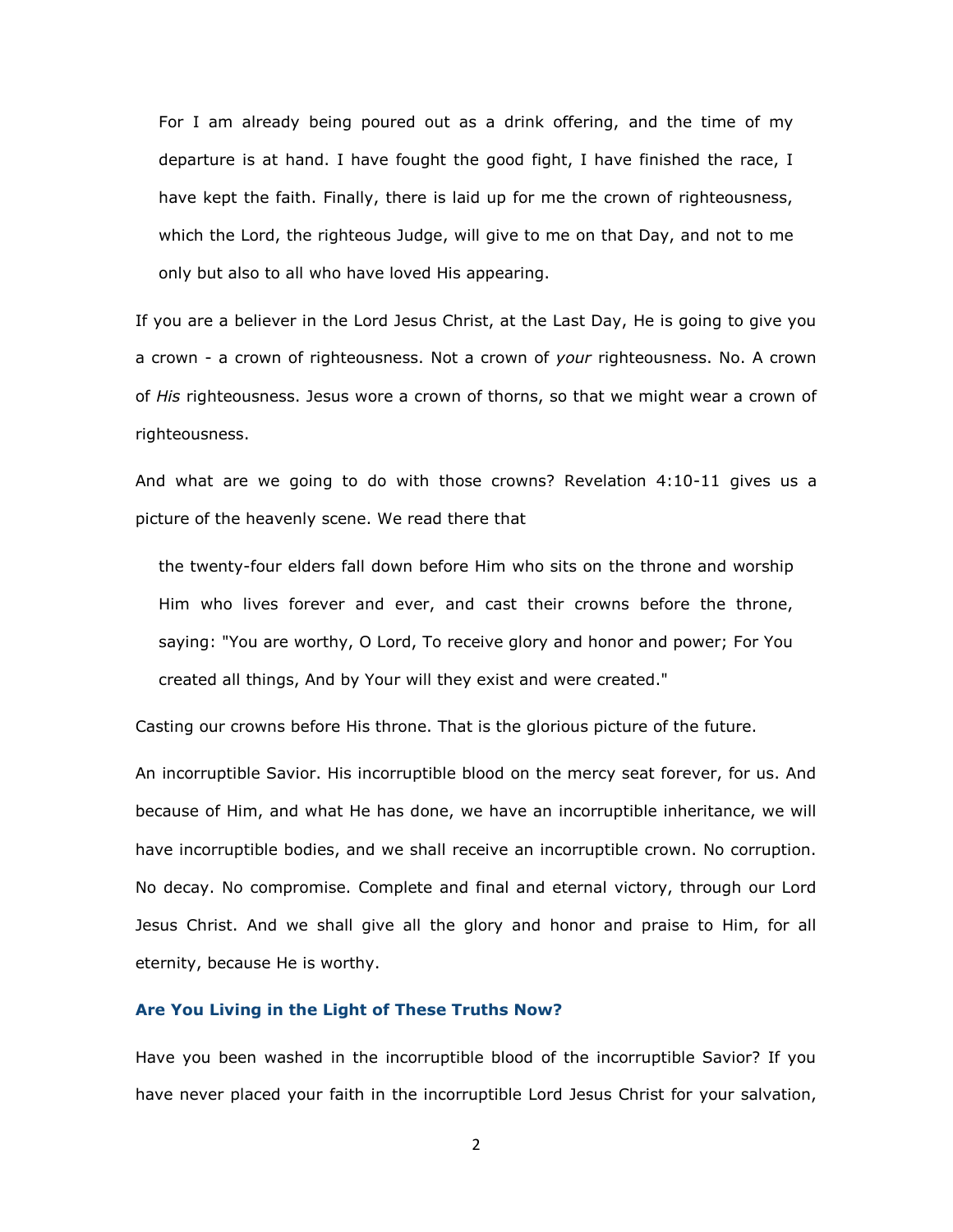the Lord invites you to do so this morning. Boys and girls, you are never too young to receive Christ. Senior citizens, you are never too old to receive Christ. Those of you who are in the prime of life, don't let the cares of this world or the desire to get ahead in this world stand in the way of receiving Christ.

And if you are a believer, do you have confidence and comfort in the fact that these things are true?

Are you resting in the fact that however much circumstances may change, the incorruptible God never changes?

Are you reading and feeding on His incorruptible Word? Is God's Word changing your life?

Are you living to please the One who gave His incorruptible blood for you?

As the heir of an incorruptible inheritance, are you laying up treasures in Heaven, where moth and rust do not corrupt, where thieves do not break through nor steal?

Are you living to serve the One who is going to give you an incorruptible crown? Are you giving Him the glory, even now, in anticipation of that day when you stand before Him in your incorruptible body, and cast your incorruptible crown before His throne?

May the Lord give us the grace to live and walk before Him, joyfully, confidently, expectantly, and with renewed devotion, in the light of these seven incorruptible things.

**tq0178**

# **Related Articles · [More Articles](http://73011.netministry.com/apps/articles/web/columnid/5861/default.asp)**

**[What are the Seven 'Incorruptibles' of Salvation?](http://73011.netministry.com/apps/articles/web/articleid/61117/columnid/5861/default.asp)** Believers' present certainty of salvation, and confident expectation of Heaven, involves seven incorruptible things.

3